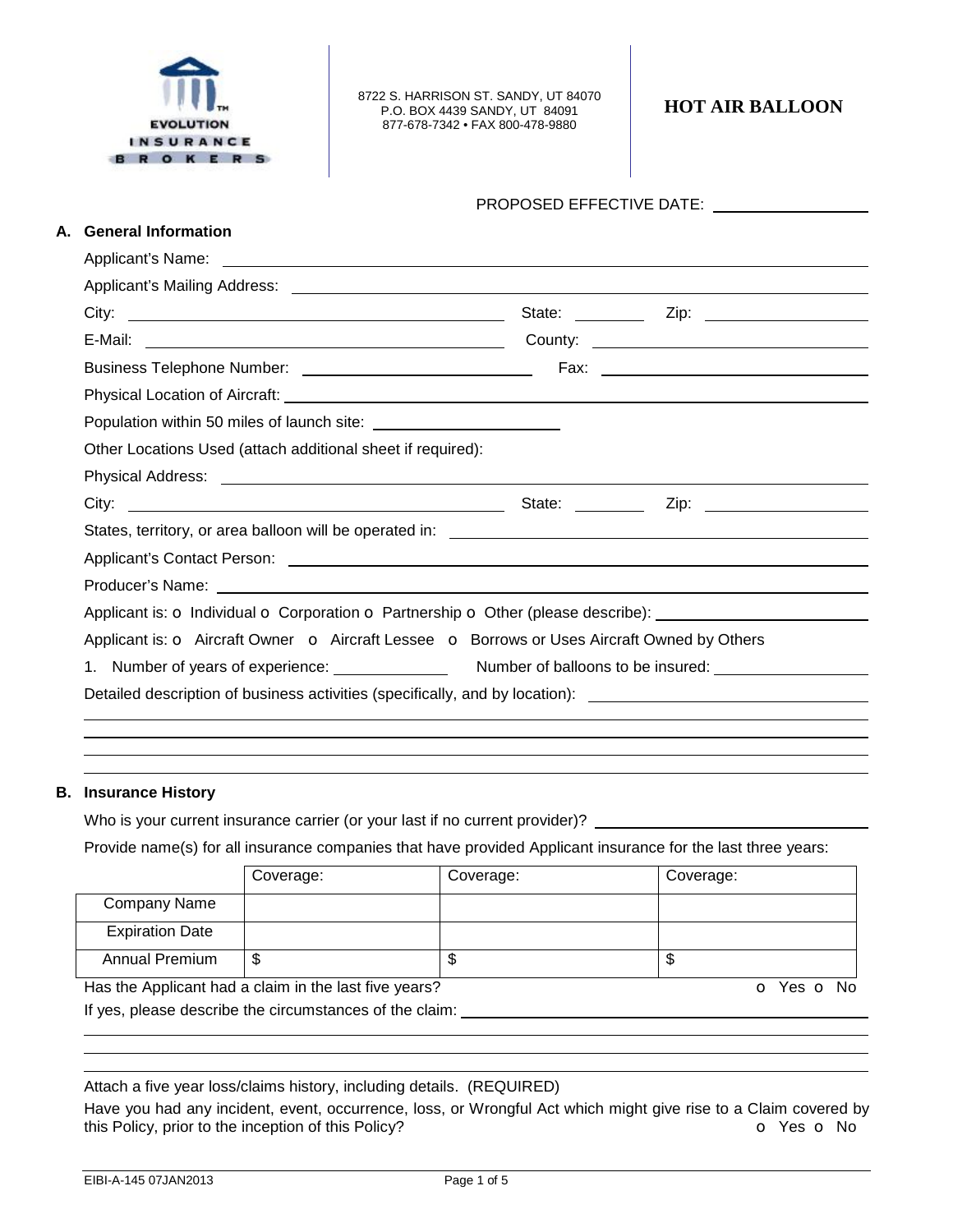|                             | <b>Desired Insurance:</b>                                                                                                                                                                                                      |                                                                                                                                   |  |  |  |  |  |  |  |
|-----------------------------|--------------------------------------------------------------------------------------------------------------------------------------------------------------------------------------------------------------------------------|-----------------------------------------------------------------------------------------------------------------------------------|--|--|--|--|--|--|--|
| С.<br><b>Hull Coverage:</b> |                                                                                                                                                                                                                                |                                                                                                                                   |  |  |  |  |  |  |  |
|                             |                                                                                                                                                                                                                                |                                                                                                                                   |  |  |  |  |  |  |  |
|                             |                                                                                                                                                                                                                                |                                                                                                                                   |  |  |  |  |  |  |  |
|                             |                                                                                                                                                                                                                                |                                                                                                                                   |  |  |  |  |  |  |  |
|                             |                                                                                                                                                                                                                                |                                                                                                                                   |  |  |  |  |  |  |  |
|                             |                                                                                                                                                                                                                                |                                                                                                                                   |  |  |  |  |  |  |  |
|                             |                                                                                                                                                                                                                                | Loan Balance: \$<br>1999 - The Manuel Allen, 1999 - The Manuel Allen, 1999 - The Manuel Allen, 1999 - The Manuel Allen, 1999 - Th |  |  |  |  |  |  |  |
|                             | Will any Lienholder require breach of warranty coverage?                                                                                                                                                                       | O Yes O No                                                                                                                        |  |  |  |  |  |  |  |
|                             | <b>Limit of Liability:</b>                                                                                                                                                                                                     |                                                                                                                                   |  |  |  |  |  |  |  |
| $\mathbf o$                 | \$100,000 per person / \$200,000 per accident / \$300,000 aggregate                                                                                                                                                            |                                                                                                                                   |  |  |  |  |  |  |  |
| $\circ$                     | \$100,000 per person / \$200,000 per accident / \$500,000 aggregate                                                                                                                                                            |                                                                                                                                   |  |  |  |  |  |  |  |
| $\circ$                     | \$100,000 per person / \$500,000 per accident / \$1,000,000 aggregate                                                                                                                                                          |                                                                                                                                   |  |  |  |  |  |  |  |
| $\circ$                     | \$100,000 per person / \$750,000 per accident / \$1,000,000 aggregate                                                                                                                                                          |                                                                                                                                   |  |  |  |  |  |  |  |
| $\circ$                     | \$100,000 per person / \$1,000,000 per accident / \$1,000,000 aggregate                                                                                                                                                        |                                                                                                                                   |  |  |  |  |  |  |  |
| $\circ$                     | \$250,000 per person / \$1,000,000 per accident / \$1,000,000 aggregate                                                                                                                                                        |                                                                                                                                   |  |  |  |  |  |  |  |
| O                           | Other:                                                                                                                                                                                                                         |                                                                                                                                   |  |  |  |  |  |  |  |
|                             | Select your desired Self-Insured Retention (SIR):                                                                                                                                                                              |                                                                                                                                   |  |  |  |  |  |  |  |
|                             | $\Box$ \$1,000 (Minimum) $\Box$ \$1,500 $\Box$ \$2,500 $\Box$ \$5,000 $\Box$ \$10,000                                                                                                                                          |                                                                                                                                   |  |  |  |  |  |  |  |
|                             | <b>D. Business Activities</b>                                                                                                                                                                                                  |                                                                                                                                   |  |  |  |  |  |  |  |
| 2.                          | Annual Gross Receipts: \$                                                                                                                                                                                                      |                                                                                                                                   |  |  |  |  |  |  |  |
|                             | 3. Average cost per ride: \$                                                                                                                                                                                                   |                                                                                                                                   |  |  |  |  |  |  |  |
|                             | 4. Is there any unrepaired damage to any of the balloons?                                                                                                                                                                      | o Yes o No                                                                                                                        |  |  |  |  |  |  |  |
|                             | If yes, please describe: in the same state of the state of the state of the state of the state of the state of the state of the state of the state of the state of the state of the state of the state of the state of the sta |                                                                                                                                   |  |  |  |  |  |  |  |
|                             |                                                                                                                                                                                                                                |                                                                                                                                   |  |  |  |  |  |  |  |
|                             |                                                                                                                                                                                                                                |                                                                                                                                   |  |  |  |  |  |  |  |
| 5.                          | Number of passengers allowed in balloon at any one time: _________________                                                                                                                                                     |                                                                                                                                   |  |  |  |  |  |  |  |
| 6.                          | Maximum number of balloons allowed in air at the same time: ______________                                                                                                                                                     |                                                                                                                                   |  |  |  |  |  |  |  |
|                             | Estimated number of hours each balloon will be flown for the next 12 months:<br>(attach additional sheets as required.)                                                                                                        |                                                                                                                                   |  |  |  |  |  |  |  |
| 7.                          |                                                                                                                                                                                                                                |                                                                                                                                   |  |  |  |  |  |  |  |
|                             | Balloon 1                                                                                                                                                                                                                      | <b>MINIMUM</b>                                                                                                                    |  |  |  |  |  |  |  |

8. What, if any, are the minimum and maximum age, weight, or height requirements for participants?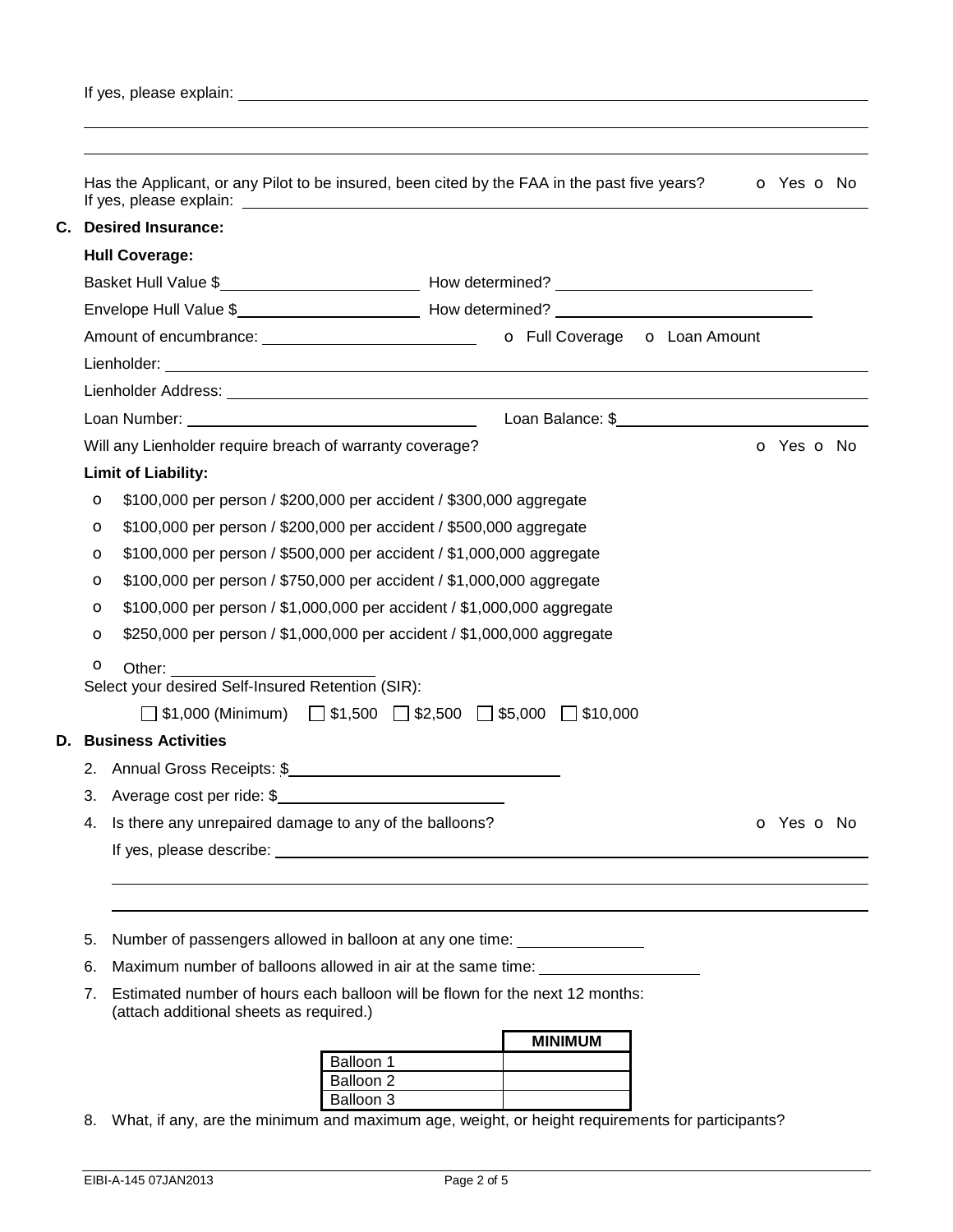|                          | <b>MINIMUM</b> | <b>MAXIMUM</b> |
|--------------------------|----------------|----------------|
| Age                      |                |                |
| Height (in feet, inches) |                |                |
| Weight (in pounds)       |                |                |

- 9. Approximately how many people participate annually?
- 10. Any anticipated operation outside the United States? **o COV** on the State of No

- 11. Number of pilots:
- 12. Pilot Information:

| Name                                                                                     | License No.                       | Age | Type of License:<br>Priv, Comm, or<br>Student | # of<br>Years<br>Exper. | Hours<br>Last 12<br>Months | <b>List Safety</b><br>Seminar Last 12<br>months |  | Hours in this<br>size balloon |  |
|------------------------------------------------------------------------------------------|-----------------------------------|-----|-----------------------------------------------|-------------------------|----------------------------|-------------------------------------------------|--|-------------------------------|--|
|                                                                                          |                                   |     |                                               |                         |                            |                                                 |  |                               |  |
|                                                                                          |                                   |     |                                               |                         |                            |                                                 |  |                               |  |
|                                                                                          |                                   |     |                                               |                         |                            |                                                 |  |                               |  |
|                                                                                          |                                   |     |                                               |                         |                            |                                                 |  |                               |  |
|                                                                                          |                                   |     |                                               |                         |                            |                                                 |  |                               |  |
| 13. Is Applicant a member of any professional organizations?                             |                                   |     |                                               |                         |                            |                                                 |  | o Yes o No                    |  |
| 14. How often is balloon checked and inspected? _________________________________        |                                   |     |                                               |                         |                            |                                                 |  |                               |  |
| 15. Do you keep maintenance records?                                                     |                                   |     |                                               |                         |                            |                                                 |  | o Yes o No                    |  |
| 16. Who completes required maintenance and repair work?                                  |                                   |     |                                               |                         |                            |                                                 |  |                               |  |
|                                                                                          |                                   |     |                                               |                         |                            |                                                 |  |                               |  |
|                                                                                          |                                   |     |                                               |                         |                            |                                                 |  |                               |  |
|                                                                                          |                                   |     |                                               |                         |                            |                                                 |  |                               |  |
|                                                                                          |                                   |     |                                               |                         |                            |                                                 |  |                               |  |
| 17. Do you have an accident/emergency plan?                                              |                                   |     |                                               |                         |                            |                                                 |  | o Yes o No                    |  |
| 18. Do you use liability waivers?<br>If yes, please attach a copy.                       |                                   |     |                                               |                         |                            |                                                 |  | o Yes o No                    |  |
| 19. Do you have an operating plan or procedures manual?<br>If yes, please attach a copy. |                                   |     |                                               |                         |                            |                                                 |  | O Yes O No                    |  |
| <b>E.</b> Activity Breakdown                                                             |                                   |     |                                               |                         |                            |                                                 |  |                               |  |
| 20. How many weeks out of the year do you fly?                                           |                                   |     |                                               |                         |                            |                                                 |  |                               |  |
|                                                                                          |                                   |     |                                               |                         |                            |                                                 |  |                               |  |
| 22. %: Pleasure: ____________ Advertising: _________                                     |                                   |     |                                               |                         |                            | Events: Rides: Rides:                           |  |                               |  |
| 23. # of Days: Pleasure:                                                                 | the control of the control of the |     | Advertising:                                  | Events:                 |                            | Rides:                                          |  |                               |  |
| 24. # of Passengers: Pleasure: 24. # of Passengers: Pleasure:                            |                                   |     | Advertising: <u>______________</u>            |                         |                            | Events: $\sqrt{2\pi}$                           |  | Rides: North Contractor       |  |
| <b>Balloon Information</b>                                                               |                                   |     |                                               |                         |                            |                                                 |  |                               |  |
|                                                                                          | Balloon #1                        |     | Balloon #2                                    | Balloon #3              |                            | Balloon #4                                      |  | Balloon #5                    |  |
| Year Built                                                                               |                                   |     |                                               |                         |                            |                                                 |  |                               |  |
| Make                                                                                     |                                   |     |                                               |                         |                            |                                                 |  |                               |  |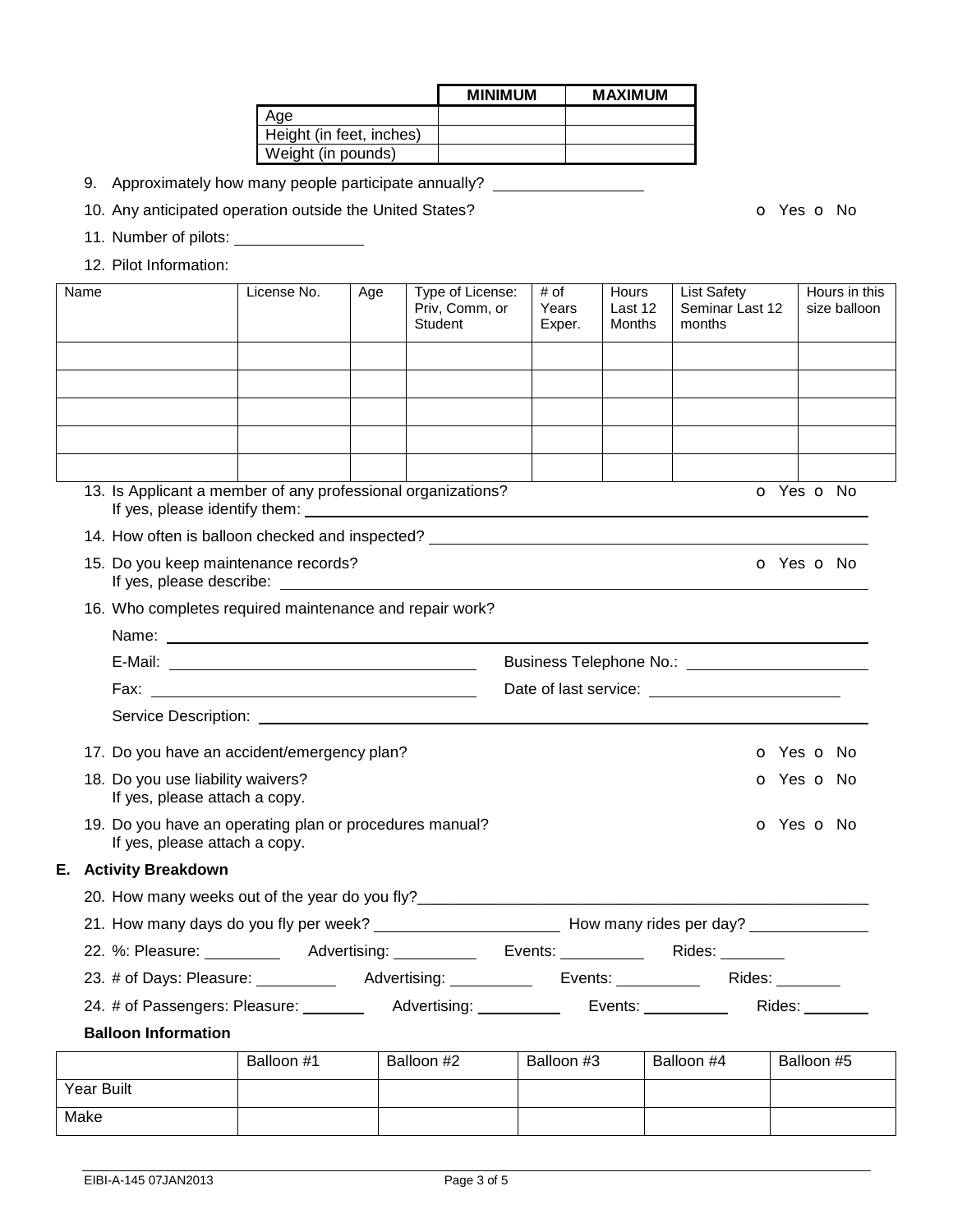| Model                                                                    |                          |                 |          |                         |
|--------------------------------------------------------------------------|--------------------------|-----------------|----------|-------------------------|
| "N" Number                                                               |                          |                 |          |                         |
| Gondola Serial No.                                                       |                          |                 |          |                         |
| Date Purchased                                                           |                          |                 |          |                         |
| New or Used?                                                             |                          |                 |          |                         |
| Envelope Value *Only if<br>coverage desired                              | $\overline{\$}$          | $\overline{\$}$ | \$<br>\$ | $\overline{\mathbf{S}}$ |
| Gondola Value *if<br>desired (includes<br>burners, frames, and<br>tanks) | $\overline{\mathcal{S}}$ | \$              | \$<br>\$ | \$                      |
| <b>Cubic Feet</b>                                                        |                          |                 |          |                         |
| Kevlar Cables?                                                           |                          |                 |          |                         |
| Date of Last Inspection                                                  |                          |                 |          |                         |
| Inspector's Name                                                         |                          |                 |          |                         |
| # of passengers excl.<br>pilot                                           |                          |                 |          |                         |
| <b>Total Hours on Balloon</b>                                            |                          |                 |          |                         |
| # of Hours per year                                                      |                          |                 |          |                         |
| Custom Design?                                                           |                          |                 |          |                         |
| <b>Custom Artwork?</b>                                                   |                          |                 |          |                         |
| Airworthiness Cert.<br>Current?                                          |                          |                 |          |                         |

## **REPRESENTATIONS AND WARRANTIES**

The "Applicant" is the party to be named as the "Insured" in any insuring contract if issued. By signing this Application, the Applicant for insurance hereby represents and warrants that the information provided in the Application, together with all supplemental information and documents provided in conjunction with the Application, is true, correct, inclusive of all relevant and material information necessary for the Insurer to accurately and completely assess the Application, and is not misleading in any way. The Applicant further represents that the Applicant understands and agrees as follows: (i) the Insurer can and will rely upon the Application and supplemental information provided by the Applicant, and any other relevant information, to assess the Applicant's request for insurance coverage and to quote and potentially bind, price, and provide coverage; (ii) the Application and all supplemental information and documents provided in conjunction with the Application are warranties that will become a part of any coverage contract that may be issued; (iii) the submission of an Application or the payment of any premium does not obligate the Insurer to quote, bind, or provide insurance coverage; and (iv) in the event the Applicant has or does provide any false, misleading, or incomplete information in conjunction with the Application, any coverage provided will be deemed void from initial issuance.

The Applicant hereby authorizes the Insurer and its agents to gather any additional information the Insurer deems necessary to process the Application for quoting, binding, pricing, and providing insurance coverage including, but not limited to, gathering information from federal, state, and industry regulatory authorities, insurers, creditors, customers, financial institutions, and credit rating agencies. The Insurer has no obligation to gather any information nor verify any information received from the Applicant or any other person or entity. The Applicant expressly authorizes the release of information regarding the Applicant's losses, financial information, or any regulatory compliance issues to this Insurer in conjunction with consideration of the Application.

The Applicant further represents that the Applicant understands and agrees the Insurer may: (i) present a quote with a Sublimit of liability for certain exposures, (ii) quote certain coverages with certain activities, events, services, or waivers excluded from the quote, and (iii) offer several optional quotes for consideration by the Applicant for insurance coverage. In the event coverage is offered, such coverage will not become effective until the Insurer's accounting office receives the required premium payment.